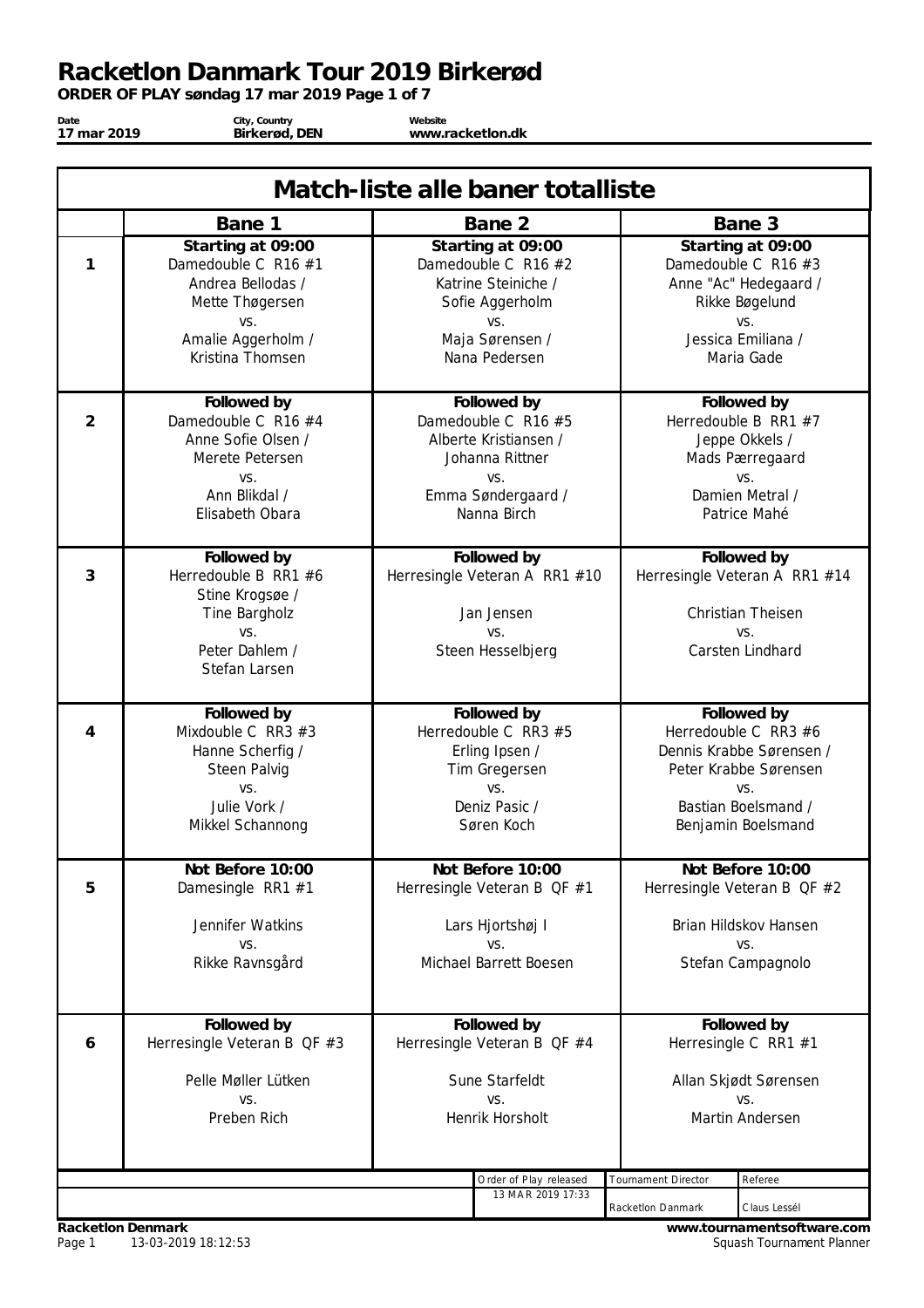*ORDER OF PLAY søndag 17 mar 2019 Page 2 of 7*

**Date 17 mar 2019**

**City, Country Birkerød, DEN**

**Website www.racketlon.dk**

|                | Match-liste alle baner totalliste       |                   |                                        |                                                                                |                                                                     |  |
|----------------|-----------------------------------------|-------------------|----------------------------------------|--------------------------------------------------------------------------------|---------------------------------------------------------------------|--|
|                | Bane 1                                  |                   | Bane 2                                 |                                                                                | Bane 3                                                              |  |
|                | Followed by                             |                   | Followed by                            |                                                                                | Followed by                                                         |  |
| $\overline{7}$ | Herresingle C RR1 #2                    |                   | Herresingle C QF #16                   |                                                                                | Herresingle C QF #9                                                 |  |
|                | Rene Ogrocki                            |                   | Martin Johnsen                         |                                                                                | Emil Leisin                                                         |  |
|                | VS.<br>Jean-Robert Fiori                |                   | VS.<br>Rasmus Nielsen                  |                                                                                | VS.<br>Simon Thomsen                                                |  |
|                |                                         |                   |                                        |                                                                                |                                                                     |  |
|                |                                         |                   |                                        |                                                                                |                                                                     |  |
|                | Followed by                             |                   | Followed by                            |                                                                                | Followed by                                                         |  |
| 8              | Herresingle C $QF #13$                  |                   | Herresingle C $QF #17$                 |                                                                                | Herresingle C $QF #8$                                               |  |
|                | Veli Kaya                               |                   | Anders Frank                           |                                                                                | Uffe Sørensen                                                       |  |
|                | VS.                                     |                   | VS.                                    |                                                                                | VS.                                                                 |  |
|                | Magnus Warming                          |                   | Jens Laursen                           |                                                                                | Daniel Basco Jacobsen                                               |  |
|                |                                         |                   |                                        |                                                                                |                                                                     |  |
|                | Not Before 11:00                        |                   | Not Before 11:00                       |                                                                                | Not Before 11:00                                                    |  |
| 9              | Herresingle C $QF #12$                  |                   | Herresingle C QF #15                   |                                                                                | Herresingle C QF #4                                                 |  |
|                | Mads Andersen                           |                   | Peter Pedersen                         |                                                                                | Brian Højby Hansen                                                  |  |
|                | VS.                                     |                   | VS.                                    |                                                                                | VS.                                                                 |  |
|                | Kristian Andersen                       | Murugasan Nielsen |                                        |                                                                                | Daniel Brandt-Olsen                                                 |  |
|                |                                         |                   |                                        |                                                                                |                                                                     |  |
|                | Followed by                             |                   | Followed by                            |                                                                                | Court and Time TBA                                                  |  |
| 10             | Herresingle B QF #1                     |                   | Herresingle B QF $#2$                  |                                                                                | Herresingle B $QF \#3$                                              |  |
|                | Rune Skovsbøll                          |                   | <b>Axel Linnet</b>                     |                                                                                | Peter Føns                                                          |  |
|                | VS.                                     |                   | VS.                                    |                                                                                | VS.                                                                 |  |
|                | Bjarke Jespersen                        |                   | Stine Jacobsen                         |                                                                                | Lasse Christensen                                                   |  |
|                |                                         |                   |                                        |                                                                                |                                                                     |  |
|                | Followed by                             |                   | Followed by                            |                                                                                | Followed by                                                         |  |
| 11             | Herresingle B QF #4                     |                   | Damedouble C QF #13                    |                                                                                | Damedouble C QF #14                                                 |  |
|                | Kasper Kølleskov                        |                   | Hanne Scherfig /<br>Kristina Rasmussen |                                                                                | Katrine Steiniche+Sofie Aggerholm<br>or Maja Sørensen+Nana Pedersen |  |
|                | VS.                                     |                   | VS.                                    |                                                                                | VS.                                                                 |  |
|                | <b>Edward Harvey</b>                    |                   | Andrea Bellodas+Mette Thøgersen        |                                                                                | Anne "Ac" Hedegaard+Rikke Bøgelund                                  |  |
|                |                                         |                   | or Amalie Aggerholm+Kristina Thomsen   |                                                                                | or Jessica Emiliana+Maria Gade                                      |  |
|                | Followed by                             |                   | Followed by                            |                                                                                | Followed by                                                         |  |
| 12             | Damedouble C QF #15                     |                   | Damedouble C QF #16                    |                                                                                | Damedouble C 9/16 9-16 #9                                           |  |
|                | Luna Eriksen /                          |                   | Alberte Kristiansen+Johanna Rittner    |                                                                                | Hanne Scherfig+Kristina Rasmussen                                   |  |
|                | Pernille Djurhuus                       |                   | or Emma Søndergaard+Nanna Birch        |                                                                                | or $??$                                                             |  |
|                | VS.<br>Anne Sofie Olsen+Merete Petersen |                   | VS.<br>Linda Johnsson /                | VS.<br>Andrea Bellodas+Mette Thøgersen<br>or Amalie Aggerholm+Kristina Thomsen |                                                                     |  |
|                | or Ann Blikdal+Elisabeth Obara          |                   | Sarah Lahn                             |                                                                                |                                                                     |  |
|                |                                         |                   |                                        |                                                                                |                                                                     |  |
|                |                                         |                   | Order of Play released                 | Tournament Director                                                            | Referee                                                             |  |
|                |                                         |                   | 13 MAR 2019 17:33                      | Racketlon Danmark                                                              | Claus Lessél                                                        |  |
|                |                                         |                   |                                        |                                                                                |                                                                     |  |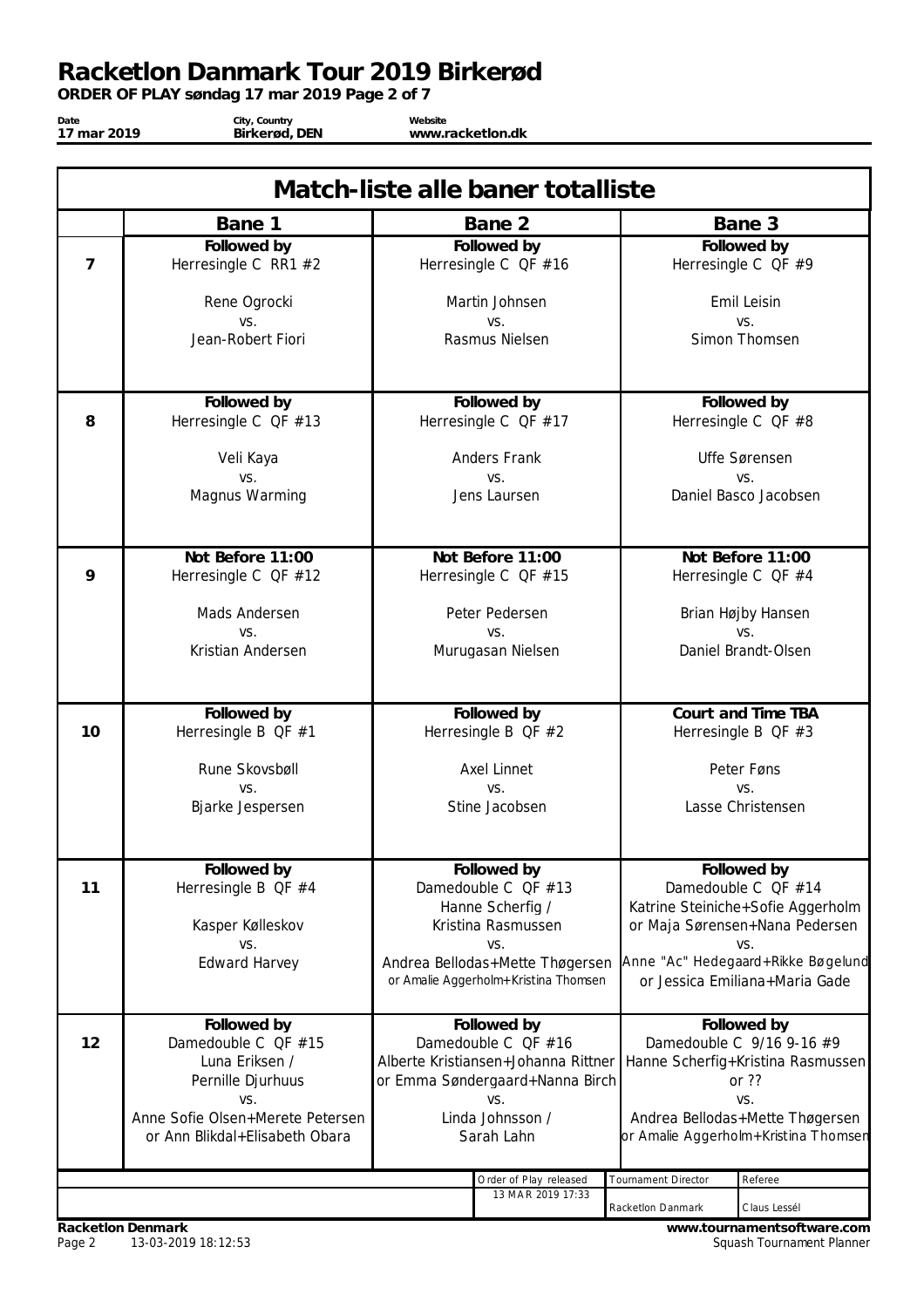*ORDER OF PLAY søndag 17 mar 2019 Page 3 of 7*

| Date        | City, Country | Website          |  |
|-------------|---------------|------------------|--|
| 17 mar 2019 | Birkerød, DEN | www.racketlon.dk |  |
|             |               |                  |  |

| Match-liste alle baner totalliste |                                                                                                                                                                                                                                       |                                                                                                                       |                                                                                                                                                     |                     |                                                                                                                                                                       |  |
|-----------------------------------|---------------------------------------------------------------------------------------------------------------------------------------------------------------------------------------------------------------------------------------|-----------------------------------------------------------------------------------------------------------------------|-----------------------------------------------------------------------------------------------------------------------------------------------------|---------------------|-----------------------------------------------------------------------------------------------------------------------------------------------------------------------|--|
|                                   | Bane 1                                                                                                                                                                                                                                |                                                                                                                       | Bane 2                                                                                                                                              |                     | Bane 3                                                                                                                                                                |  |
| 13                                | Not Before 12:00<br>Damedouble C 9/16 9-16 #10<br>Katrine Steiniche+Sofie Aggerholm<br>or Maja Sørensen+Nana Pedersen<br>VS.<br>Anne "Ac" Hedegaard+Rikke Bøgelund Anne Sofie Olsen+Merete Petersen<br>or Jessica Emiliana+Maria Gade |                                                                                                                       | Not Before 12:00<br>Damedouble C 9/16 9-16 #11<br>Luna Eriksen+Pernille Djurhuus<br>or ??<br>VS.<br>or Ann Blikdal+Elisabeth Obara                  |                     | Not Before 12:00<br>Damedouble C 9/16 9-16 #12<br>Alberte Kristiansen+Johanna Rittner<br>or Emma Søndergaard+Nanna Birch<br>VS.<br>??<br>or Linda Johnsson+Sarah Lahn |  |
| 14                                | Followed by<br>Herredouble B RR2 $#3$<br>Morten Guld /<br>Palle Petersen<br>VS.<br>Stine Krogsøe /<br>Tine Bargholz                                                                                                                   |                                                                                                                       | Followed by<br>Herredouble B RR2 #4<br>Jeppe Okkels /<br>Mads Pærregaard<br>VS.<br>Peter Dahlem /<br>Stefan Larsen                                  |                     | Followed by<br>Herredouble C RR2 #3<br>Erling Ipsen /<br>Tim Gregersen<br>VS.<br>Mikkel Schannong /<br>Steen Palvig                                                   |  |
| 15                                | Followed by<br>Herredouble C RR2 $#4$<br>Deniz Pasic /<br>Søren Koch<br>VS.<br>Bastian Boelsmand /<br>Benjamin Boelsmand                                                                                                              |                                                                                                                       | Followed by<br>Herresingle Veteran A RR2 #3<br>Tue Østergaard<br>VS.<br>Christian Theisen                                                           |                     | Followed by<br>Herresingle Veteran A RR2 #4<br>Jan Jensen<br>VS.<br>Carsten Lindhard                                                                                  |  |
| 16                                | Followed by<br>Damesingle RR2 #2<br><b>Trine Borre</b><br>VS.<br>Jennifer Watkins                                                                                                                                                     |                                                                                                                       | Followed by<br>Herresingle Veteran B SF #7<br>Lars Hjortshøj I<br>or Michael Barrett Boesen<br>VS.<br>Brian Hildskov Hansen<br>or Stefan Campagnolo |                     | Followed by<br>Herresingle Veteran B SF #8<br>Pelle Møller Lütken<br>or Preben Rich<br>VS.<br>Sune Starfeldt<br>or Henrik Horsholt                                    |  |
| 17                                | Not Before 13:00<br>Herresingle Veteran B 5/8 5-8 #5<br>Lars Hjortshøj I<br>or Michael Barrett Boesen<br>VS.<br>Brian Hildskov Hansen<br>or Stefan Campagnolo                                                                         |                                                                                                                       | Not Before 13:00<br>Herresingle Veteran B 5/8 5-8 #6<br>Pelle Møller Lütken<br>or Preben Rich<br>VS.<br>Sune Starfeldt<br>or Henrik Horsholt        |                     | Not Before 13:00<br>Herresingle C RR2 #3<br>Rene Ogrocki<br>VS.<br>Allan Skjødt Sørensen                                                                              |  |
| 18                                | Followed by<br>Herresingle C RR2 #4<br>Martin Andersen<br>VS.<br>Jean-Robert Fiori                                                                                                                                                    | Followed by<br>Herresingle C SF $#7$<br>Martin Johnsen<br>or Rasmus Nielsen<br>VS.<br>Emil Leisin<br>or Simon Thomsen |                                                                                                                                                     |                     | Followed by<br>Herresingle C SF #8<br>Veli Kaya<br>or Magnus Warming<br>VS.<br>Anders Frank<br>or Jens Laursen                                                        |  |
|                                   |                                                                                                                                                                                                                                       |                                                                                                                       | Order of Play released<br>13 MAR 2019 17:33                                                                                                         | Tournament Director | Referee                                                                                                                                                               |  |
|                                   |                                                                                                                                                                                                                                       |                                                                                                                       | Racketlon Danmark                                                                                                                                   | Claus Lessél        |                                                                                                                                                                       |  |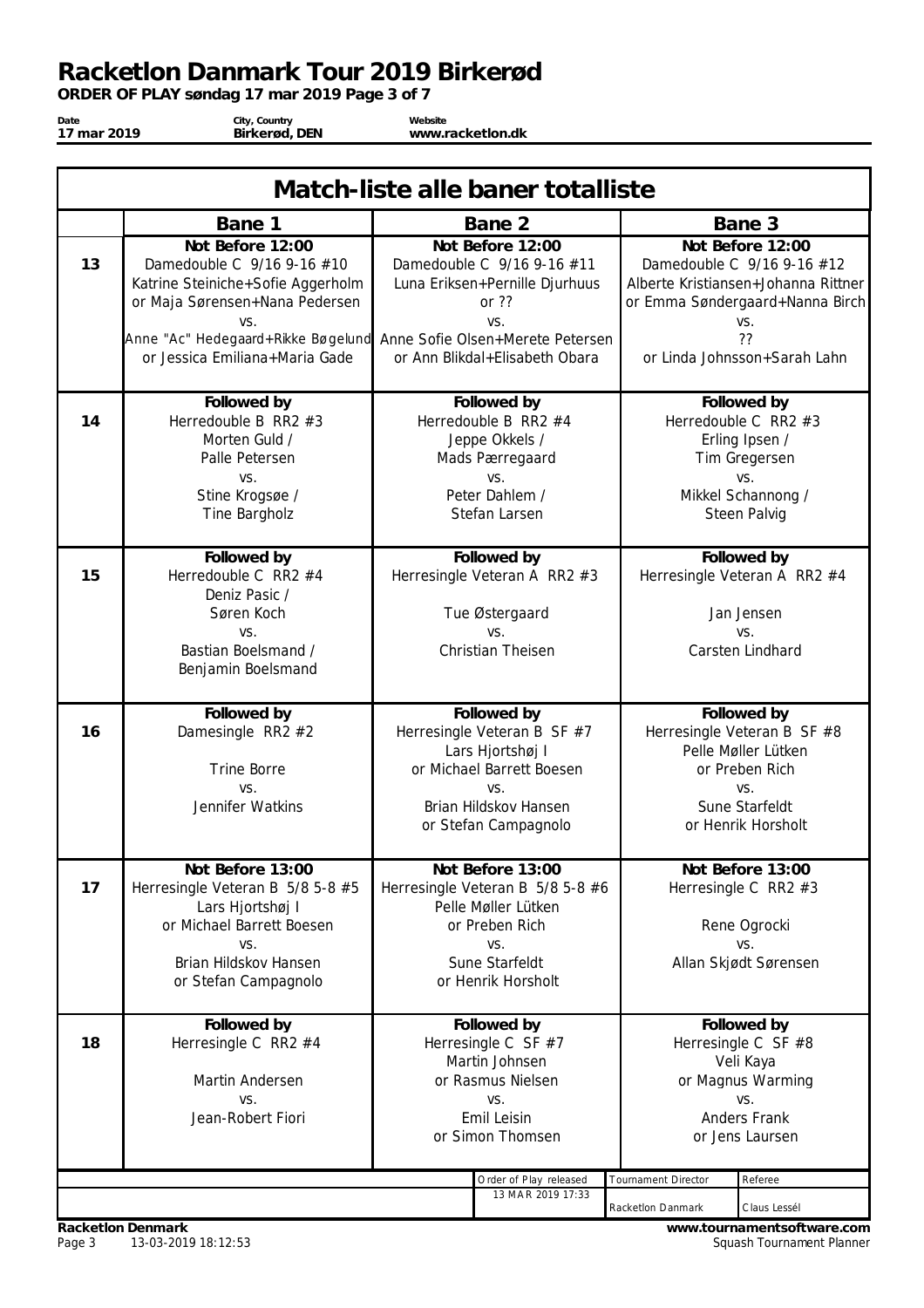*ORDER OF PLAY søndag 17 mar 2019 Page 4 of 7*

**Date 17 mar 2019**

**City, Country Birkerød, DEN**

**Website www.racketlon.dk**

|    | Match-liste alle baner totalliste                                                                                                   |                                                                                                                                                                  |                                                                                                                                          |                                                                                                                                 |                                                                                                                                            |  |
|----|-------------------------------------------------------------------------------------------------------------------------------------|------------------------------------------------------------------------------------------------------------------------------------------------------------------|------------------------------------------------------------------------------------------------------------------------------------------|---------------------------------------------------------------------------------------------------------------------------------|--------------------------------------------------------------------------------------------------------------------------------------------|--|
|    | Bane 1                                                                                                                              |                                                                                                                                                                  | Bane 2                                                                                                                                   |                                                                                                                                 | Bane 3                                                                                                                                     |  |
| 19 | Followed by<br>Herresingle C $5/8$ 5-8 $#5$<br>Martin Johnsen<br>or Rasmus Nielsen<br>VS.<br>Emil Leisin<br>or Simon Thomsen        | Followed by<br>Herresingle C $5/8$ 5-8 $#6$<br>Veli Kaya<br>or Magnus Warming<br>VS.<br>Anders Frank<br>or Jens Laursen                                          |                                                                                                                                          |                                                                                                                                 | Followed by<br>Herresingle C SF $#7$<br>Uffe Sørensen<br>or Daniel Basco Jacobsen<br>VS.<br>Mads Andersen<br>or Kristian Andersen          |  |
| 20 | Followed by<br>Herresingle C SF #8<br>Peter Pedersen<br>or Murugasan Nielsen<br>VS.<br>Brian Højby Hansen<br>or Daniel Brandt-Olsen |                                                                                                                                                                  | Followed by<br>Herresingle C $5/8$ 5-8 $#5$<br>Uffe Sørensen<br>or Daniel Basco Jacobsen<br>VS.<br>Mads Andersen<br>or Kristian Andersen |                                                                                                                                 | Followed by<br>Herresingle C $5/8$ 5-8 #6<br>Peter Pedersen<br>or Murugasan Nielsen<br>VS.<br>Brian Højby Hansen<br>or Daniel Brandt-Olsen |  |
| 21 | Not Before 14:00<br>Herredouble C RR1 #1<br>Deniz Pasic /<br>Søren Koch<br>VS.<br>Dennis Krabbe Sørensen /<br>Peter Krabbe Sørensen | Followed by<br>Herredouble C RR1 #2<br>Mikkel Schannong /<br>Steen Palvig<br>VS.<br>Bastian Boelsmand /<br>Benjamin Boelsmand                                    |                                                                                                                                          | Followed by<br>Herresingle B SF $#7$<br>Rune Skovsbøll<br>or Bjarke Jespersen<br>VS.<br><b>Axel Linnet</b><br>or Stine Jacobsen |                                                                                                                                            |  |
| 22 | Followed by<br>Herresingle B SF #8<br>Peter Føns<br>or Lasse Christensen<br>VS.<br>Kasper Kølleskov<br>or Edward Harvey             |                                                                                                                                                                  | Followed by<br>Herresingle B $5/8$ 5-8 $#5$<br>Rune Skovsbøll<br>or Bjarke Jespersen<br>VS.<br><b>Axel Linnet</b><br>or Stine Jacobsen   |                                                                                                                                 | Followed by<br>Herresingle B $5/8$ 5-8 $#6$<br>Peter Føns<br>or Lasse Christensen<br>VS.<br>Kasper Kølleskov<br>or Edward Harvey           |  |
| 23 | Followed by<br>Damedouble C SF #23<br>Hanne Scherfig+Kristina Rasmussen<br>or $??$<br>VS.<br>??<br>or ??                            |                                                                                                                                                                  | Followed by<br>Damedouble C SF #24<br>Luna Eriksen+Pernille Djurhuus<br>or ??<br>VS.<br>??<br>or Linda Johnsson+Sarah Lahn               |                                                                                                                                 | Followed by<br>Damedouble C 5/8 5-8 #21<br>Hanne Scherfig+Kristina Rasmussen<br>or $??$<br>VS.<br>??<br>or $??$                            |  |
| 24 | Followed by<br>Damedouble C 5/8 5-8 #22<br>Luna Eriksen+Pernille Djurhuus<br>or $??$<br>VS.<br>??<br>or Linda Johnsson+Sarah Lahn   | Followed by<br>Followed by<br>Damedouble C 9/12 9-12 #19<br>Damedouble C 9/12 9-12 #20<br>??<br>??<br>or ??<br>or ??<br>VS.<br>VS.<br>??<br>??<br>or ??<br>or ?? |                                                                                                                                          |                                                                                                                                 |                                                                                                                                            |  |
|    |                                                                                                                                     |                                                                                                                                                                  | Order of Play released<br>13 MAR 2019 17:33                                                                                              | <b>Tournament Director</b><br>Racketlon Danmark                                                                                 | Referee<br>Claus Lessél                                                                                                                    |  |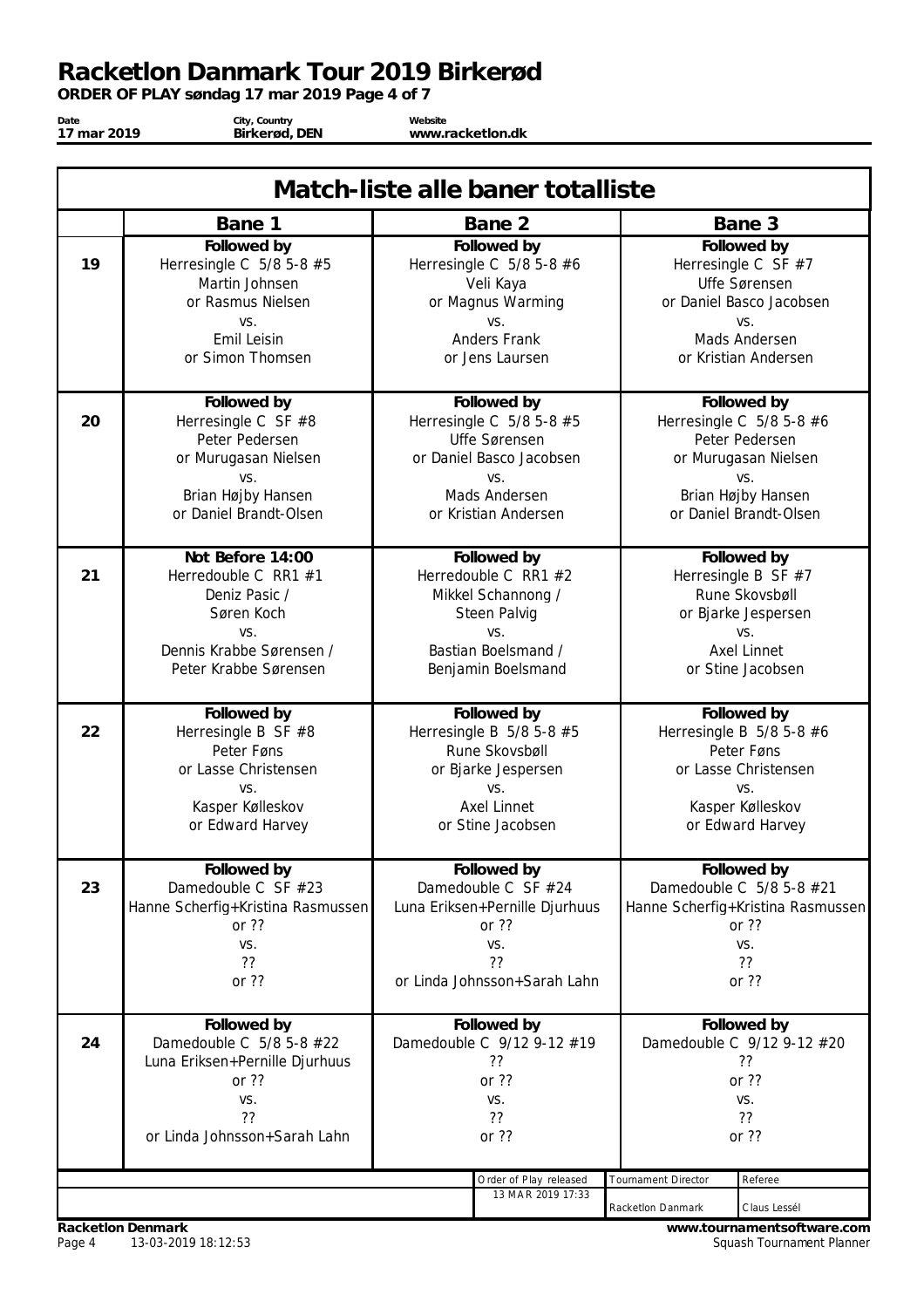*ORDER OF PLAY søndag 17 mar 2019 Page 5 of 7*

**Date 17 mar 2019**

**City, Country Birkerød, DEN**

**Website www.racketlon.dk**

| Match-liste alle baner totalliste |                                                                                                                    |  |                                                                                    |                                                 |                                                                                                      |
|-----------------------------------|--------------------------------------------------------------------------------------------------------------------|--|------------------------------------------------------------------------------------|-------------------------------------------------|------------------------------------------------------------------------------------------------------|
|                                   | Bane 1                                                                                                             |  | Bane 2                                                                             |                                                 | Bane 3                                                                                               |
| 25                                | Not Before 15:00<br>Damedouble C 13/16 13-16 #17<br>??<br>or ??<br>VS.<br>??                                       |  | Not Before 15:00<br>Damedouble C 13/16 13-16 #18<br>??<br>or ??<br>VS.<br>??       |                                                 | Not Before 15:00<br>Herredouble B RR3 #5<br>Morten Guld /<br>Palle Petersen<br>VS.<br>Jeppe Okkels / |
|                                   | or ??                                                                                                              |  | or ??                                                                              |                                                 | Mads Pærregaard                                                                                      |
| 26                                | Followed by<br>Herredouble B RR3 $#6$<br>Damien Metral /<br>Patrice Mahé<br>VS.<br>Peter Dahlem /<br>Stefan Larsen |  | Followed by<br>Herresingle Veteran A RR3 #5<br>Tue Østergaard<br>VS.<br>Jan Jensen |                                                 | Followed by<br>Herresingle Veteran A RR3 #6<br>Steen Hesselbjerg<br>VS.<br>Carsten Lindhard          |
|                                   | Followed by                                                                                                        |  | Followed by                                                                        |                                                 | Followed by                                                                                          |
| 27                                | Mixdouble C RR2 #2<br>Hanne Scherfig /<br>Steen Palvig<br>VS.<br>Kristina Rasmussen /<br>Mix-Herre X               |  | Damesingle RR3 #3<br><b>Trine Borre</b><br>VS.<br>Rikke Ravnsgård                  |                                                 | Herresingle Veteran B Final #12<br>??<br>or ??<br>VS.<br>??<br>or ??                                 |
| 28                                | Followed by<br>Herresingle Veteran B 3/4 3-4 #11                                                                   |  | Followed by<br>Herresingle Veteran B 5/6 5-6 #10                                   |                                                 | Followed by<br>Herresingle Veteran B 7/8 7-8 #9                                                      |
|                                   | ??<br>or ??<br>VS.<br>??<br>or ??                                                                                  |  | ??<br>or ??<br>VS.<br>??<br>or ??                                                  |                                                 | ??<br>or ??<br>VS.<br>??<br>or ??                                                                    |
| 29                                | Not Before 16:00<br>Herresingle C RR3 #5                                                                           |  | Not Before 16:00<br>Herresingle C RR3 #6                                           |                                                 | Not Before 16:00<br>Herresingle C Final #12<br>??                                                    |
|                                   | Rene Ogrocki<br>VS.<br>Martin Andersen                                                                             |  | Allan Skjødt Sørensen<br>VS.<br>Jean-Robert Fiori                                  |                                                 | or ??<br>VS.<br>??<br>or ??                                                                          |
| 30                                | Followed by<br>Herresingle C 3/4 3-4 #11<br>??<br>or ??<br>VS.<br>??<br>or ??                                      |  | Followed by<br>Herresingle C 5/6 5-6 #10<br>??<br>or ??<br>VS.<br>??<br>or ??      |                                                 | Followed by<br>Herresingle C $7/8$ 7-8 #9<br>??<br>or ??<br>VS.<br>??<br>or ??                       |
|                                   |                                                                                                                    |  | Order of Play released<br>13 MAR 2019 17:33                                        | <b>Tournament Director</b><br>Racketlon Danmark | Referee<br>Claus Lessél                                                                              |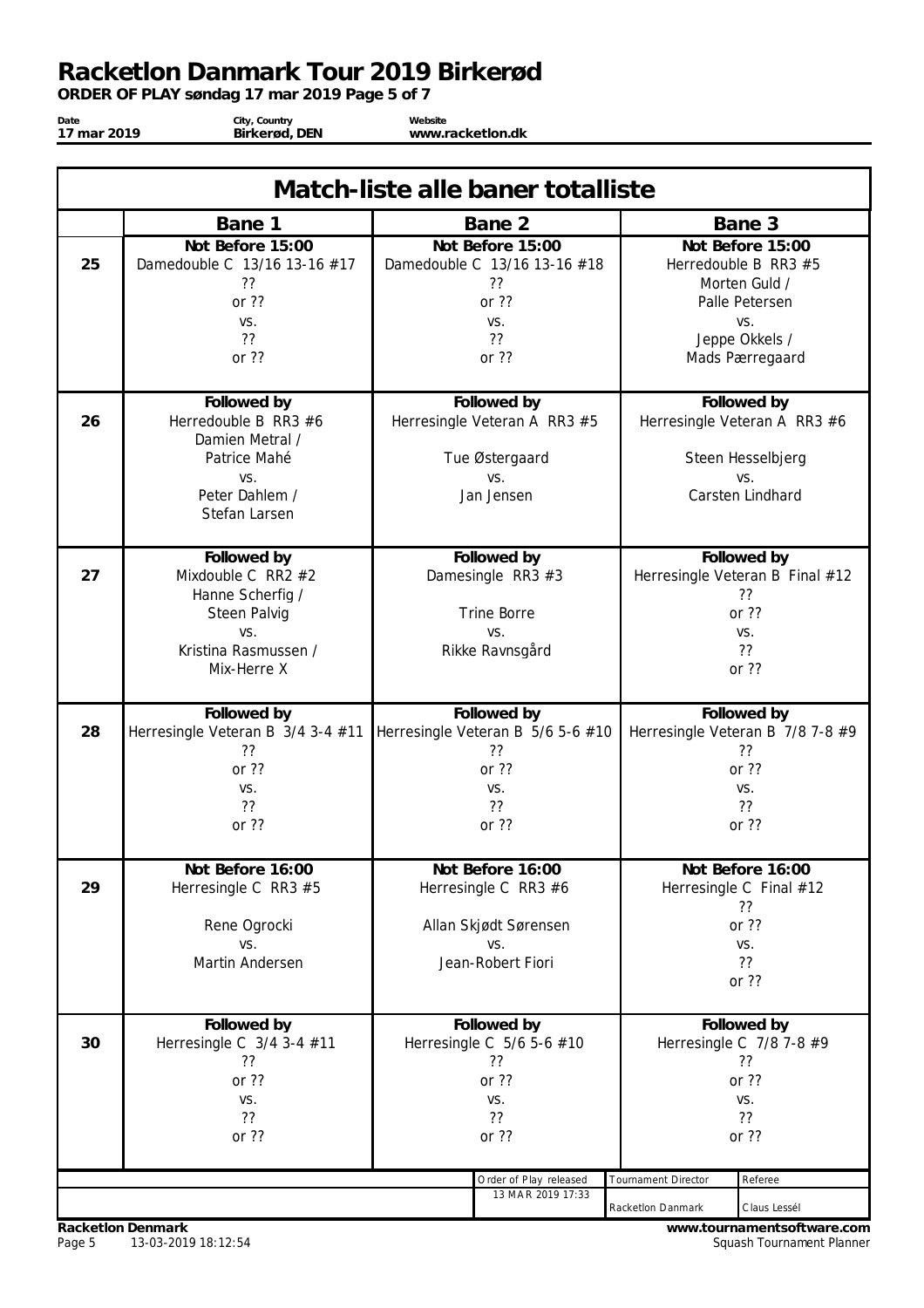*ORDER OF PLAY søndag 17 mar 2019 Page 6 of 7*

**Date 17 mar 2019**

**City, Country Birkerød, DEN**

**Website www.racketlon.dk**

| Match-liste alle baner totalliste |                                                                                                         |                              |                              |  |  |  |  |
|-----------------------------------|---------------------------------------------------------------------------------------------------------|------------------------------|------------------------------|--|--|--|--|
|                                   | Bane 1                                                                                                  | Bane 2                       | Bane 3                       |  |  |  |  |
| 31                                | Followed by                                                                                             | Followed by                  | Followed by                  |  |  |  |  |
|                                   | Herresingle C Final #12                                                                                 | Herresingle C 3/4 3-4 #11    | Herresingle C 5/6 5-6 #10    |  |  |  |  |
|                                   | ??                                                                                                      | ??                           | ??                           |  |  |  |  |
|                                   | or ??                                                                                                   | or ??                        | or ??                        |  |  |  |  |
|                                   | VS.                                                                                                     | VS.                          | VS.                          |  |  |  |  |
|                                   | ??                                                                                                      | ??                           | ??                           |  |  |  |  |
|                                   | or ??                                                                                                   | or ??                        | or ??                        |  |  |  |  |
| 32                                | Followed by                                                                                             | Followed by                  | Followed by                  |  |  |  |  |
|                                   | Herresingle C 7/8 7-8 #9                                                                                | Herredouble C RR4 $#7$       | Herredouble C RR4 #8         |  |  |  |  |
|                                   | ??                                                                                                      | Mikkel Schannong /           | Erling Ipsen /               |  |  |  |  |
|                                   | or ??                                                                                                   | Steen Palvig                 | Tim Gregersen                |  |  |  |  |
|                                   | VS.                                                                                                     | VS.                          | VS.                          |  |  |  |  |
|                                   | ??                                                                                                      | Deniz Pasic /                | Dennis Krabbe Sørensen /     |  |  |  |  |
|                                   | or ??                                                                                                   | Søren Koch                   | Peter Krabbe Sørensen        |  |  |  |  |
| 33                                | Not Before 17:00                                                                                        | Not Before 17:00             | Not Before 17:00             |  |  |  |  |
|                                   | Herresingle B Final #12                                                                                 | Herresingle B 3/4 3-4 #11    | Herresingle B 5/6 5-6 #10    |  |  |  |  |
|                                   | ??                                                                                                      | ??                           | ??                           |  |  |  |  |
|                                   | or $??$                                                                                                 | or $??$                      | or ??                        |  |  |  |  |
|                                   | VS.                                                                                                     | VS.                          | VS.                          |  |  |  |  |
|                                   | ??                                                                                                      | ??                           | ??                           |  |  |  |  |
|                                   | or $??$                                                                                                 | or $??$                      | or ??                        |  |  |  |  |
| 34                                | Followed by                                                                                             | Followed by                  | Followed by                  |  |  |  |  |
|                                   | Herresingle B 7/8 7-8 #9                                                                                | Damedouble C Final #32       | Damedouble C 3/4 3-4 #31     |  |  |  |  |
|                                   | ??                                                                                                      | ??                           | ??                           |  |  |  |  |
|                                   | or ??                                                                                                   | or ??                        | or ??                        |  |  |  |  |
|                                   | VS.                                                                                                     | VS.                          | VS.                          |  |  |  |  |
|                                   | ??                                                                                                      | ??                           | ??                           |  |  |  |  |
|                                   | or ??                                                                                                   | or ??                        | or ??                        |  |  |  |  |
| 35                                | Followed by                                                                                             | Followed by                  | Followed by                  |  |  |  |  |
|                                   | Damedouble C 5/6 5-6 #30                                                                                | Damedouble C 7/8 7-8 #29     | Damedouble C 9/10 9-10 #28   |  |  |  |  |
|                                   | ??                                                                                                      | ??                           | ??                           |  |  |  |  |
|                                   | or ??                                                                                                   | or ??                        | or ??                        |  |  |  |  |
|                                   | VS.                                                                                                     | VS.                          | VS.                          |  |  |  |  |
|                                   | ??                                                                                                      | ??                           | ??                           |  |  |  |  |
|                                   | or ??                                                                                                   | or ??                        | or ??                        |  |  |  |  |
| 36                                | Followed by                                                                                             | Followed by                  | Followed by                  |  |  |  |  |
|                                   | Damedouble C 11/12 11-12 #27                                                                            | Damedouble C 13/14 13-14 #26 | Damedouble C 15/16 15-16 #25 |  |  |  |  |
|                                   | ??                                                                                                      | ??                           | ??                           |  |  |  |  |
|                                   | or ??                                                                                                   | or ??                        | or ??                        |  |  |  |  |
|                                   | VS.                                                                                                     | VS.                          | VS.                          |  |  |  |  |
|                                   | ??                                                                                                      | ??                           | ??                           |  |  |  |  |
|                                   | or ??                                                                                                   | or ??                        | or ??                        |  |  |  |  |
|                                   |                                                                                                         |                              | Referee                      |  |  |  |  |
|                                   | Order of Play released<br>Tournament Director<br>13 MAR 2019 17:33<br>Racketlon Danmark<br>Claus Lessél |                              |                              |  |  |  |  |